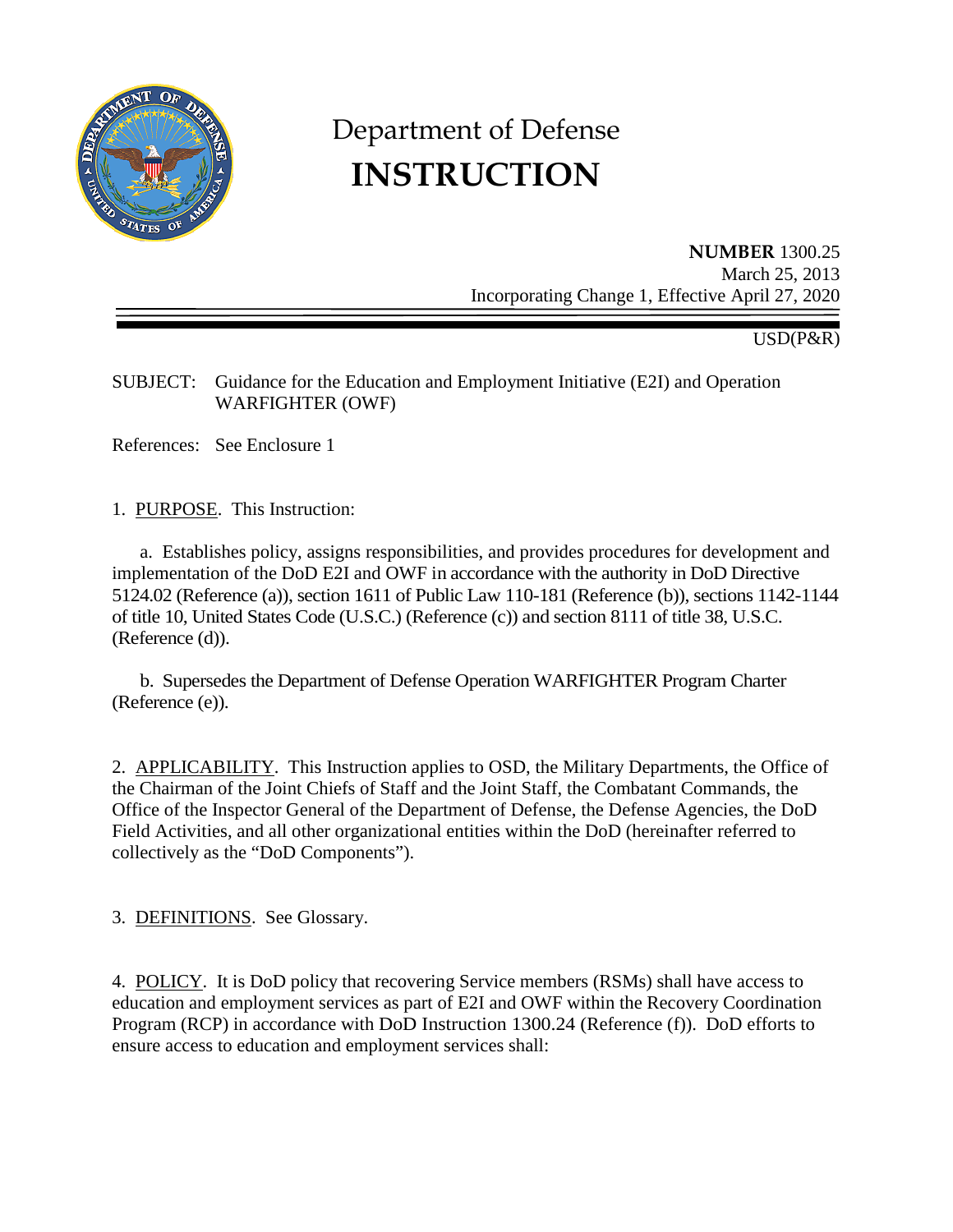a. Improve access to education and employment opportunities for RSMs, as defined in section 8111 of Reference (d), to assist in their rehabilitation and transition as necessary.

b. Improve standardization of policies, processes, methods, and tools to:

(1) Ensure RSMs receive uniform and integrated education and employment support services to improve career readiness.

(2) Promote a positive transition as part of an individual's comprehensive recovery plan (CRP) and his or her respective Wounded Warrior program.

c. Promote opportunities for veterans within DoD Components in accordance with Executive Orders 13518 (Reference (g)) and 13548 (Reference (h)) and DoD Instruction 1332.35 (Reference (i)).

d. Add to RSMs' ability to explore education and employment options supporting DoD's goal of hiring disabled veterans, and support recruitment and retention goals.

e. Reduce reintegration times for RSMs and develop enhanced career and life skills to ensure a more effective and successful transition.

5. RESPONSIBILITIES. See Enclosure 2.

6. PROCEDURES. See Enclosure 3.

7. RELEASABILITY. **Cleared for public release.** This Instruction is available on the Directives Division Website at https://www.esd.whs.mil/DD/.

8. SUMMARY OF CHANGE 1. The change to this issuance updates references and organizational titles and removes expiration language in accordance with current Chief Management Officer of the Department of Defense direction.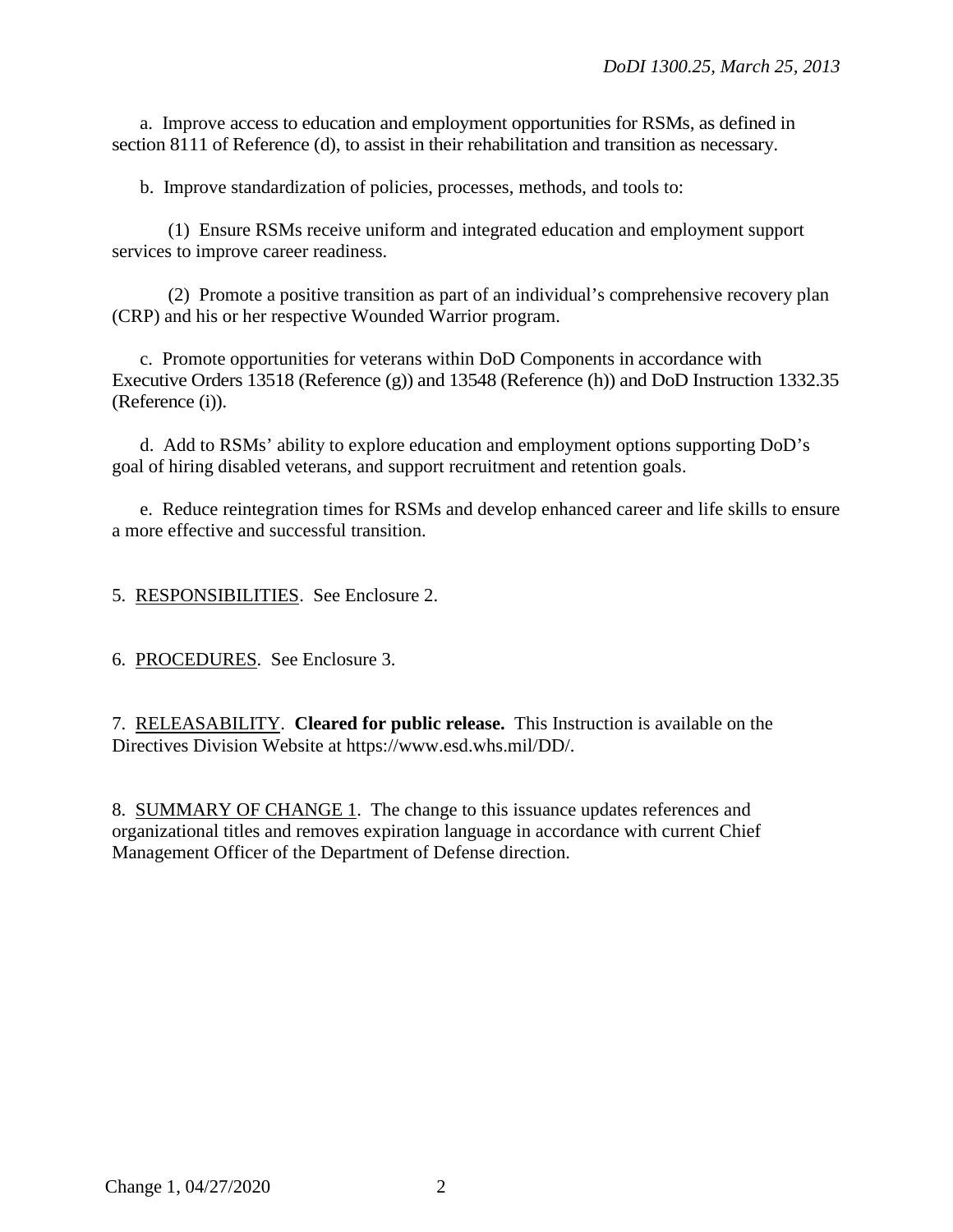9. EFFECTIVE DATE. This Instruction is effective March 25, 2013.

ight Acting Under Secretary of Defense for<br>Personnel and Readiness

Enclosures

1. References

2. Responsibilities

3. Procedures

Glossary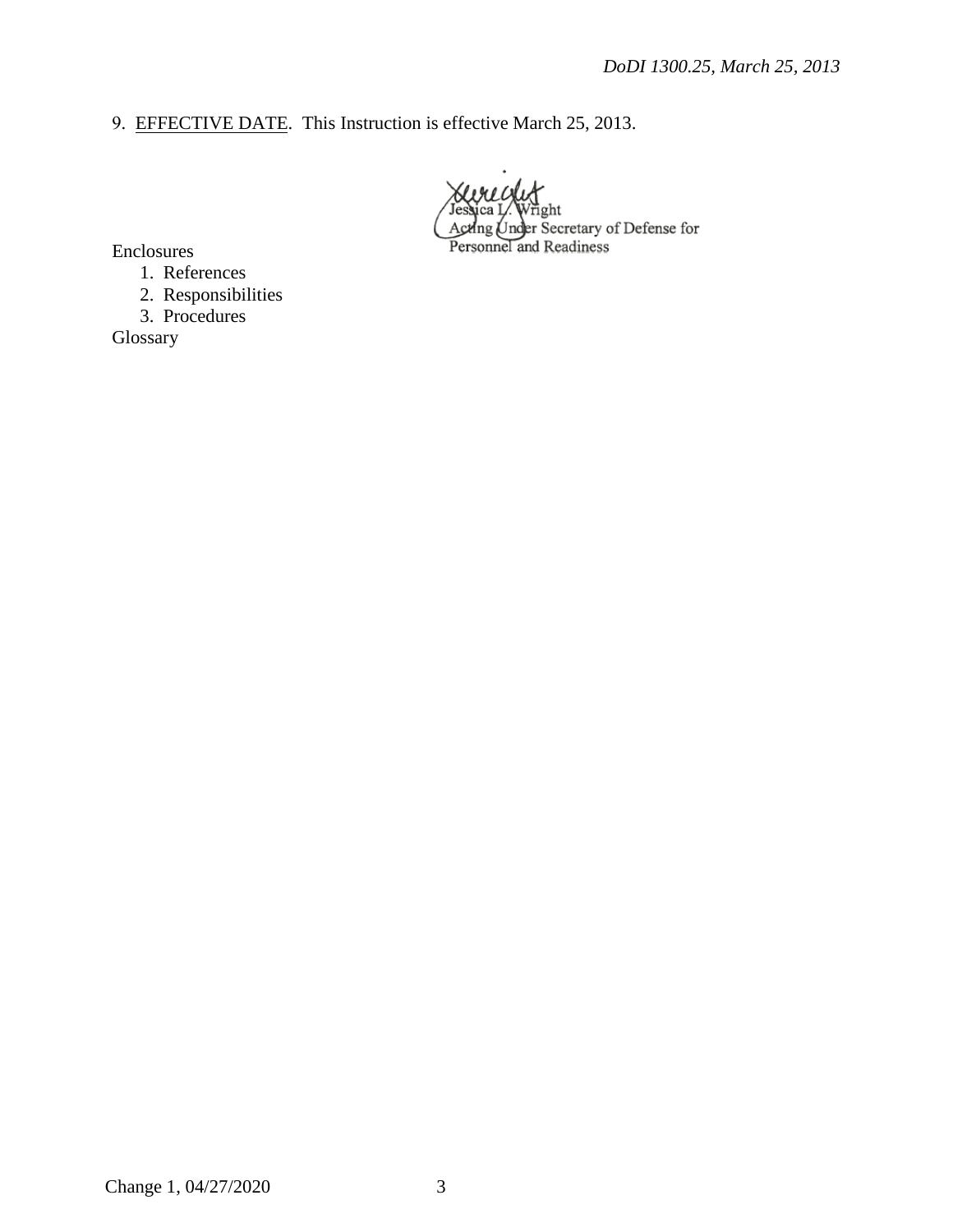# **TABLE OF CONTENTS**

| UNDER SECRETARY OF DEFENSE FOR PERSONNEL AND READINESS       |  |
|--------------------------------------------------------------|--|
|                                                              |  |
| DEPUTY ASSISTANT SECRETARY OF DEFENSE FOR CIVILIAN PERSONNEL |  |
|                                                              |  |
| ASSISTANT SECRETARY OF DEFENSE FOR MANPOWER AND RESERVE      |  |
|                                                              |  |
|                                                              |  |
|                                                              |  |
| DEPUTY ASSISTANT SECRETARY OF DEFENSE FOR MILITARY COMMUNITY |  |
|                                                              |  |
|                                                              |  |
|                                                              |  |
|                                                              |  |
|                                                              |  |
|                                                              |  |
|                                                              |  |
|                                                              |  |
|                                                              |  |
|                                                              |  |
|                                                              |  |
|                                                              |  |
|                                                              |  |
|                                                              |  |
|                                                              |  |
|                                                              |  |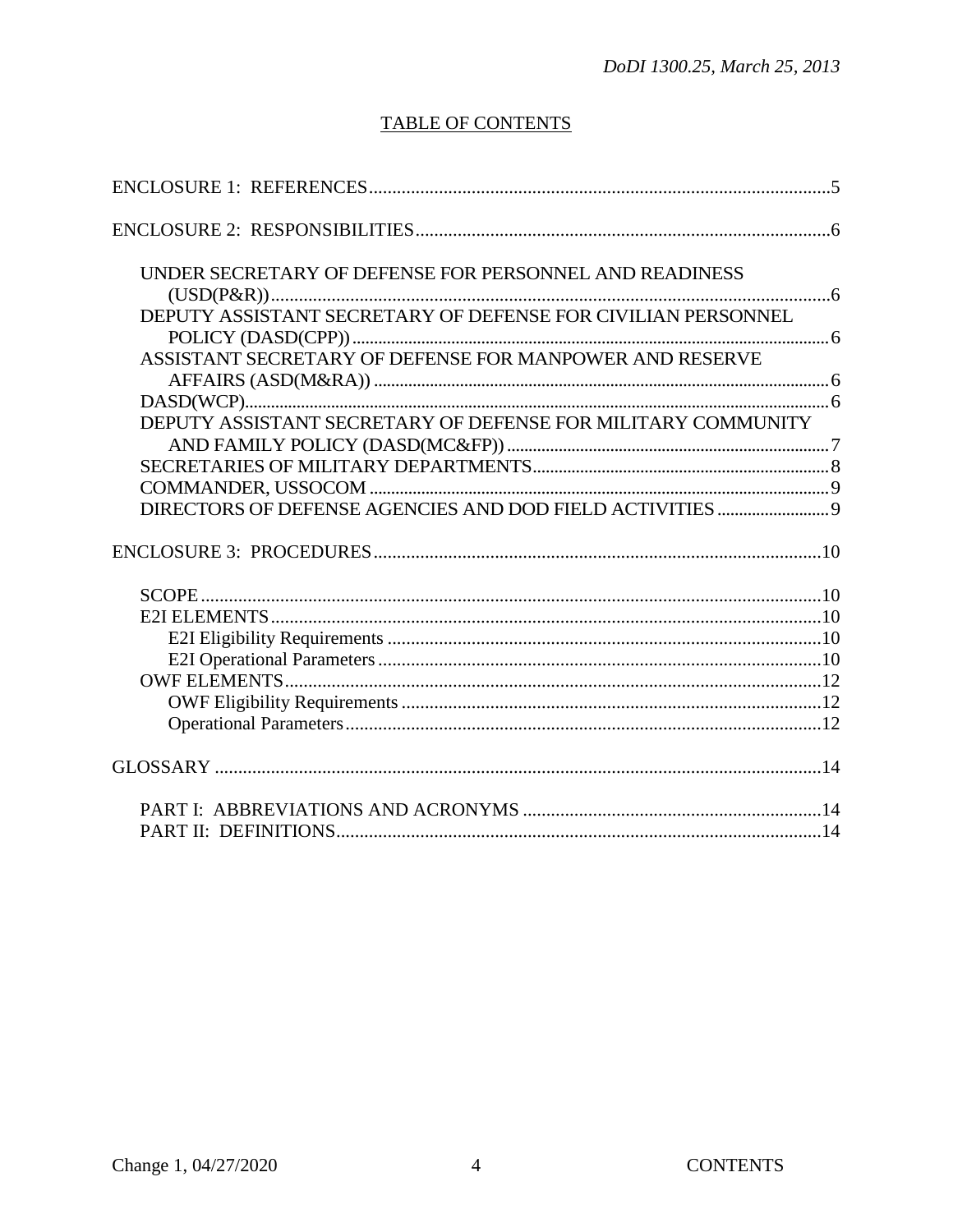## ENCLOSURE 1

#### REFERENCES

- (a) DoD Directive 5124.02, "Under Secretary of Defense for Personnel and Readiness (USD(P&R))," June 23, 2008
- (b) Section 1611 of Public Law 110-181, "National Defense Authorization Act for Fiscal Year 2008," January 28, 2008
- (c) Sections 1142-1144 and 1784(a) of title 10, United States Code
- (d) Section 8111 of title 38, United States Code
- (e) Charter, Operation WARFIGHTER Program, July 1, 2009
- (f) DoD Instruction 1300.24, "Recovery Coordination Program," December 1, 2009
- (g) Executive Order 13518, "Employment of Veterans in the Federal Government," November 9, 2009
- (h) Executive Order 13548, "Increasing Federal Employment of Individuals with Disabilities," July 26, 2010
- (i) DoD Instruction 1332.35, "Transition Assistance Program (TAP) for Military Personnel," September 26, 2019
- (j) DoD Manual 8910.01, "DoD Information Collections Manual," June 30, 2014, as amended
- (k) DoD Instruction 1400.25, Vol 1232, "DoD Civilian Personnel Management System: Employment of Family Members in Foreign Areas," January 5, 2012
- (l) DoD Instruction 1000.17, "Detail of DoD Personnel to Duty Outside the Department of Defense," October 30, 2013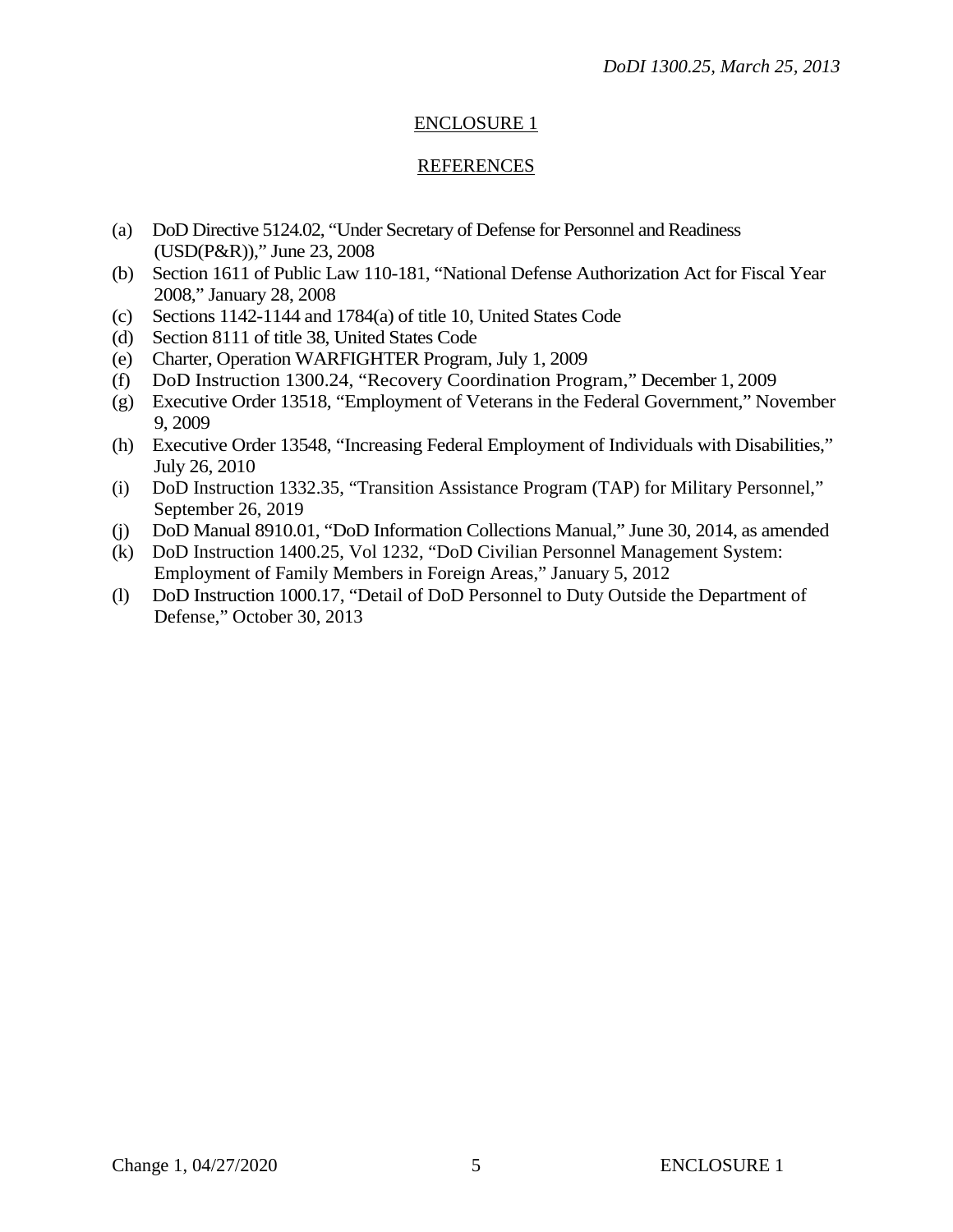## ENCLOSURE 2

## **RESPONSIBILITIES**

## 1. UNDER SECRETARY OF DEFENSE FOR PERSONNEL AND READINESS (USD(P&R)). The USD(P&R) shall:

 a. Establish policy and provide oversight on the education and employment of RSMs, to include OWF and E2I.

b. Collaborate with the Department of Veterans Affairs (VA) to determine efficacy of transition program efforts.

## 2. DEPUTY ASSISTANT SECRETARY OF DEFENSE FOR CIVILIAN PERSONNEL POLICY (DASD(CPP)). The DASD(CPP), under the authority, direction, and control of Assistant Secretary of Defense for Readiness and Force Management (ASD(R&FM)), shall oversee:

a. Development and implementation of:

(1) Policies and procedures for hiring veterans using special hiring authorities and establishing internship positions using the DoD Centralized Intern Program for veterans with disabilities.

(2) Appropriate training for hiring officials and civilian personnel managers for the employment of veterans with disabilities.

b. Consistent implementation of these policies, procedures, and training across the Military Departments.

3. ASSISTANT SECRETARY OF DEFENSE FOR MANPOWER AND RESERVE AFFAIRS (ASD(M&RA)). The ASD(M&RA), under the authority, direction, and control of the USD(P&R), shall assist the Deputy Assistant Secretary of Defense for Warrior Care Policy (DASD(WCP)) with oversight of E2I and OWF in the Reserve Components, to the extent possible through the RCP.

4. DASD(WCP). The DASD(WCP), under the authority, direction, and control of the Assistant Secretary of Defense for Health Affairs (ASD(HA)), shall:

a. Manage E2I and provide oversight of its implementation and guidance for continuous process improvement.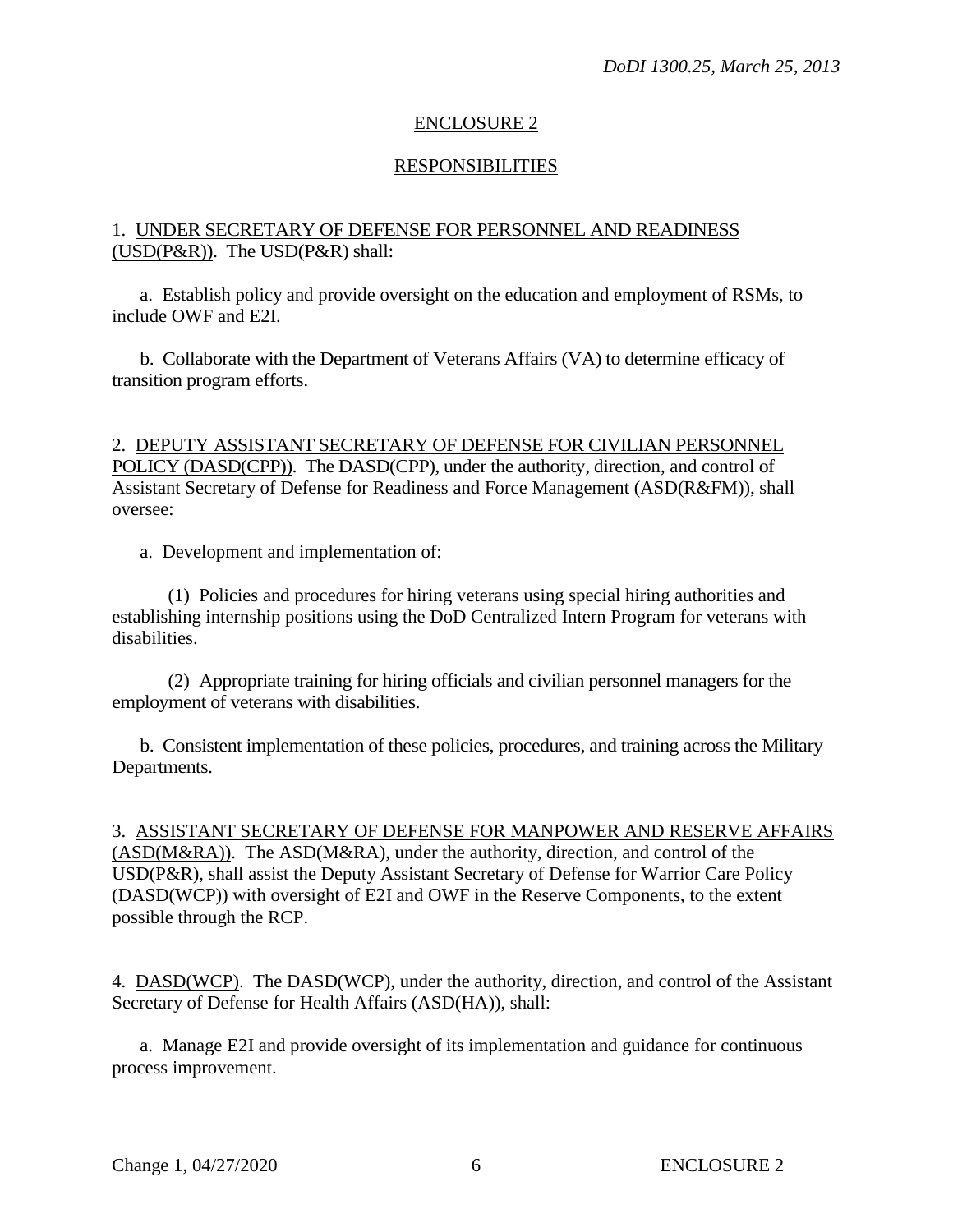(1) Be responsible for coordination of support programs among the Military Departments, United States Special Operations Command (USSOCOM), the VA, and the Department of Labor (DOL).

(2) Oversee the implementation of OWF, a federal government internship program for RSMs on active duty, and make policy recommendations to USD (P&R), as necessary.

 b. Synchronize all programs and processes throughout the DoD that support E2I and OWF, including those provided by the Military Departments and USSOCOM. Recommend changes to policy and operational procedures to the USD(P&R), as necessary.

c. Ensure each Military Department and USSOCOM has policies and procedures in place to provide education and employment support services and resources for RSMs.

 d. Coordinate the consultation and collaboration with other federal entities to maximize RSM access to all available support services and resources.

e. Establish policies and procedures for the implementation of E2I and OWF in accordance with References (a) and (f).

 f. Develop methodology and standards for data collection and reporting in accordance with DoD Manual 8910.01 (Reference (j)), establishing metrics that measure effectiveness of E2I and OWF activities.

 g. Oversee the execution of E2I and OWF efforts through the RCP in accordance with Reference (f), ensuring staff is appropriately trained to support RSMs throughout the range of care.

 h. Serve as the principal point of contact for the DoD Components on all E2I and OWF policy matters.

 i. Develop strategic guidance and program goals to ensure proper administration, outreach, and management of OSD E2I and OWF.

 j. Develop standardized training for the Military Departments and USSOCOM to support the integration for E2I into current programs.

 k. To the extent authorized by law and DoD regulations, engage with private-sector entities to facilitate the formation of partnerships to enhance employment opportunities.

 l. Develop process to ensure compliance with Privacy Act requirements in the maintenance and dissemination of personally identifiable information of RSMs.

## 5. DEPUTY ASSISTANT SECRETARY OF DEFENSE FOR MILITARY COMMUNITY AND FAMILY POLICY (DASD(MC&FP)). The DASD(MC&FP), under the authority,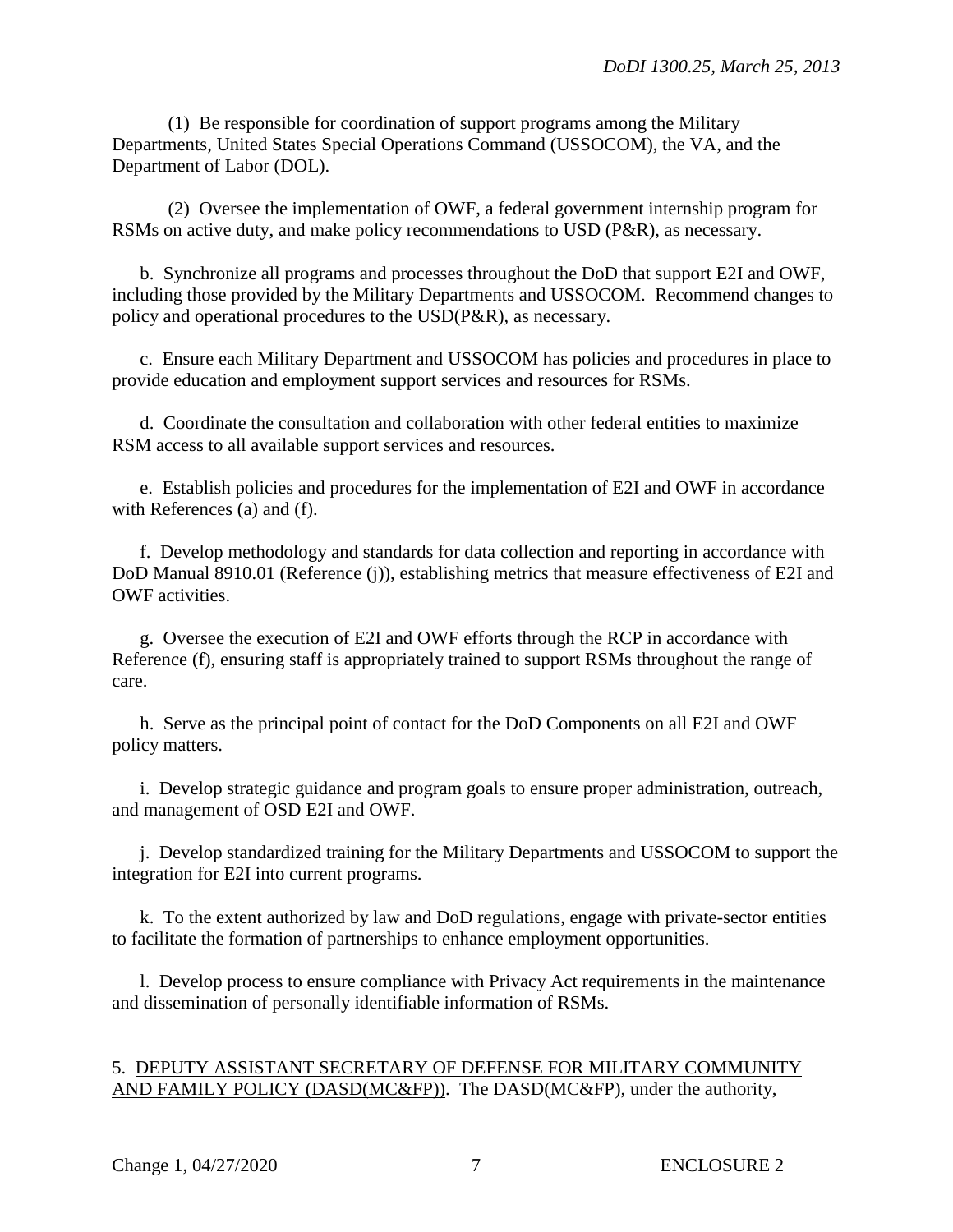direction, and control of the ASD(R&FM), shall ensure that the policies and procedures for the programs are developed and implemented consistently across DoD in accordance with DoD Instruction 1400.25 (Reference (k)) and Reference (c) to include:

a. Military assistance programs that support employment readiness for Service members and spouses.

 b. Voluntary education programs in support of RSMs and their spouses participating in education and employment activities while on active duty.

#### 6. SECRETARIES OF THE MILITARY DEPARTMENTS. The Secretaries of the Military Departments shall:

a. Ensure their respective Wounded Warrior programs provide appropriate training to the necessary personnel to support the integration of E2I into the RCP.

 (1) Maintain operational, tactical, and administrative control of their non-medical personnel providing services to RSMs to ensure execution of roles and responsibilities as specified in this Instruction.

 (2) Ensure that the DoD Wounded Warrior and the Family Support Programs execute the policies of this Instruction.

b. Identify RSM candidates ready to participate in educational and employment activities.

 c. Provide a Service liaison, when requested, to WCP to ensure each Services' interests are addressed.

d. Provide access to military installations in accordance with DoD regulations and the regulations of the Service-concerned, for Warrior Transition Organizations (WTOs) for OSD E2I, OWF, and other federal agency support personnel in order to synchronize education and employment resources. When requested, provide facilities for E2I and OWF support personnel on military installations, including but not limited to office space, communication, and IT infrastructure on space-available basis.

 e. Provide a Service liaison at locations where there are large populations eligible for E2I in order to facilitate government and community support relationships in that region.

 f. Ensure private sector internships, apprenticeships, and other forms of on-the-job training are indentified through a fair and equitable process, allowing for equal access to organizations and RSMs through OWF, to avoid any appearance of preferential treatment and/or conflict of interest, in accordance with Reference (i).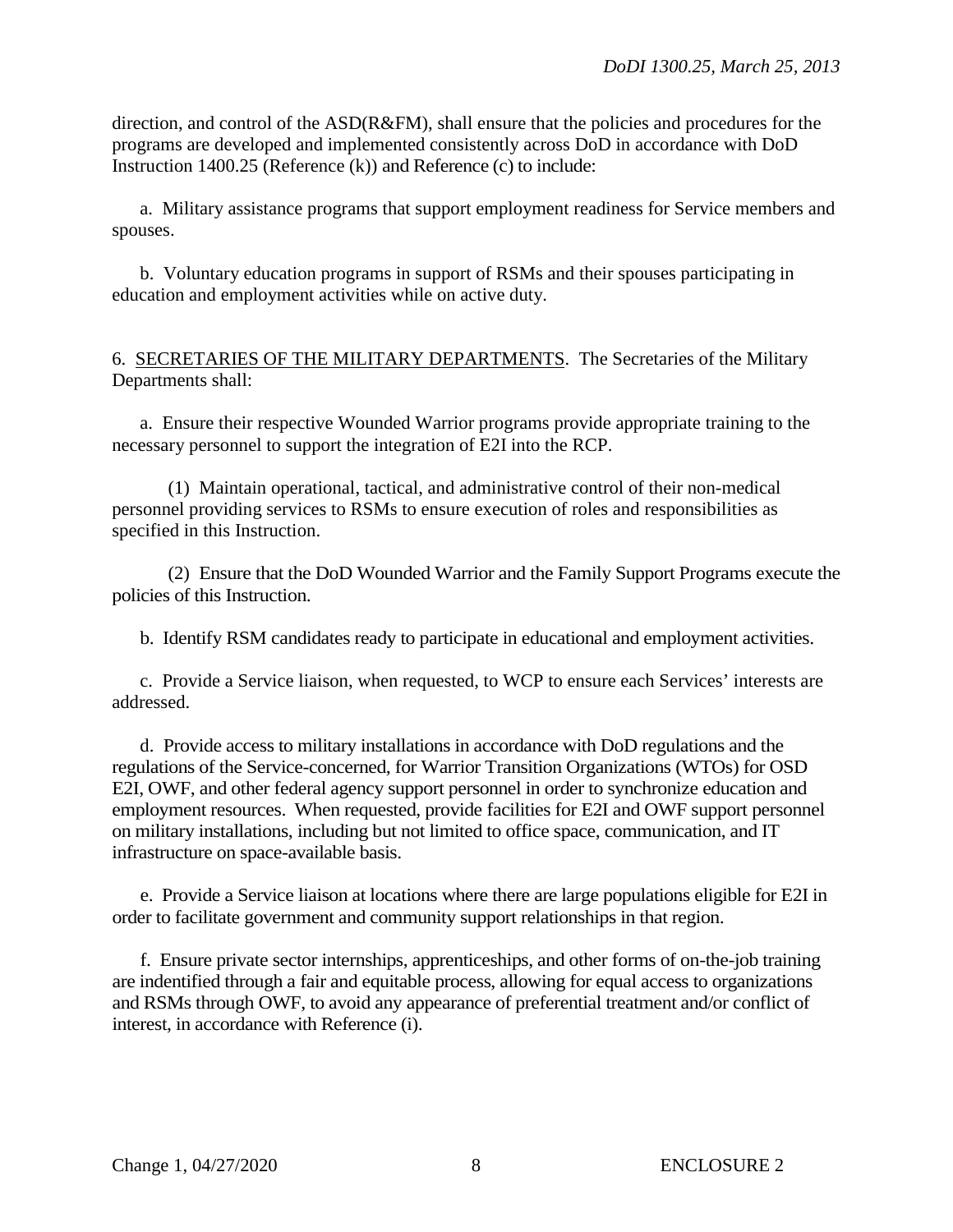g. When possible, identify internal employment opportunities for transitioning RSMs. Utilize applicable civilian hiring authorities to facilitate the placement of transitioning RSMs into appropriate positions.

h. Identify and provide for internal OWF internship opportunities for RSMs.

 i. Assist the DASD(WCP) in implementing E2I and OWF to Reserve Components, to the extent possible through the RCP.

j. In promulgating implementing regulations, the Secretaries of the Military Departments concerned shall authorize Commander, USSOCOM, to establish and carry out such programs for eligible Service members assigned to USSOCOM.

7. COMMANDER, USSOCOM. The Commander, USSOCOM, shall establish and carry out such programs for eligible Service members assigned to USSOCOM pursuant to Section 6 of this Instruction.

8. DIRECTORS OF DEFENSE AGENCIES AND DOD FIELD ACTIVITIES. The Directors of Defense Agencies and DoD Field Activities shall:

a. Provide a point of contact to the DASD(WCP) to assist in the identification of internships and employment opportunities within their agencies and/or activities targeted to RSMs.

 b. Utilize special hiring authorities for veterans, where appropriate, in addition to other more commonly used hiring authorities.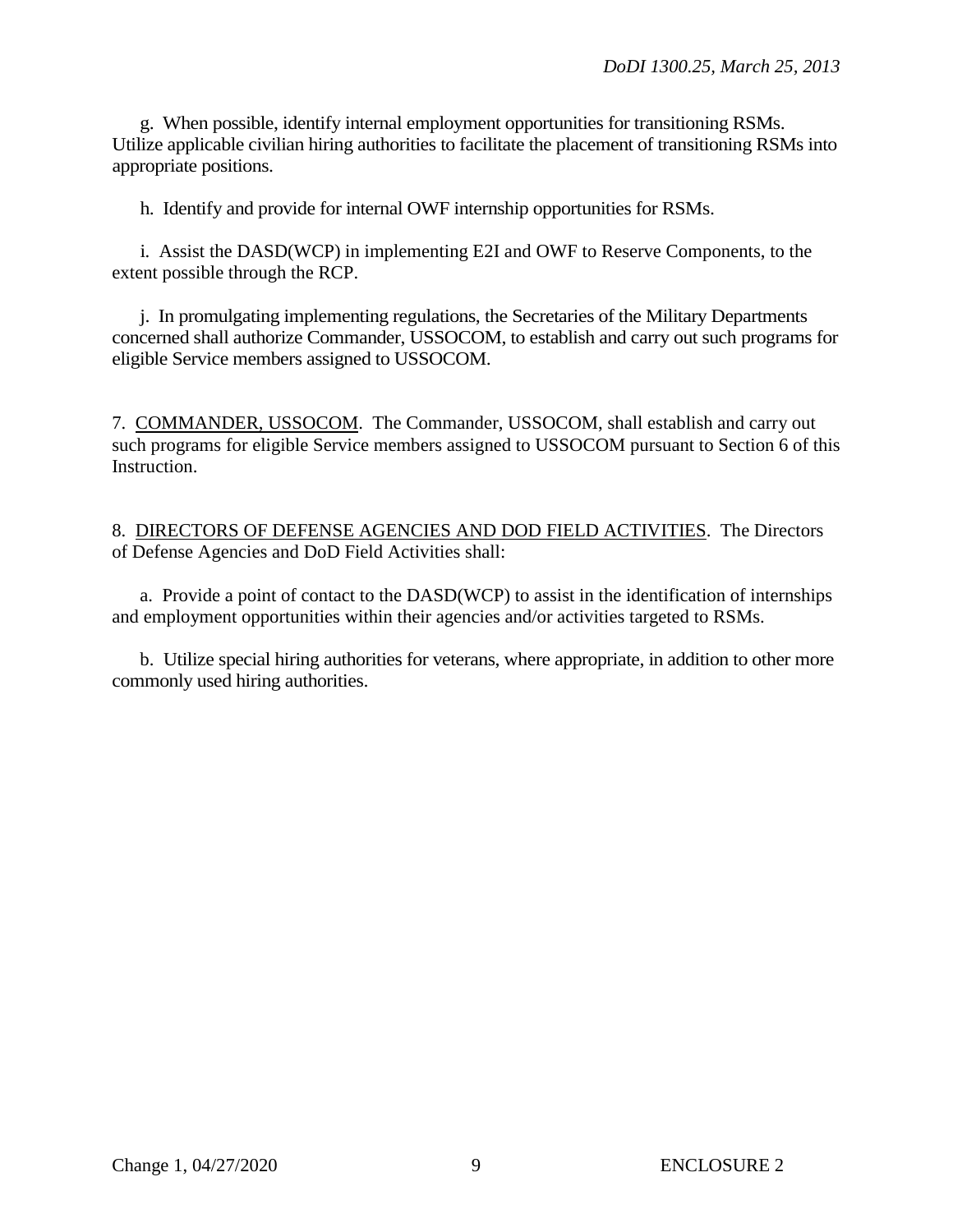#### ENCLOSURE 3

#### PROCEDURES

#### 1. SCOPE

a. E2I is a collaborative effort, led by DoD, with support from federal, non-profit, and private agencies, to address the synchronization, integration, and possible expansion of existing education and employment support efforts for RSMs to improve their career readiness for placement opportunities prior to transition.

 b. OWF is a non-paid internship program within the federal government for RSMs while still on active duty in accordance with DoD Instruction 1000.17 (Reference (n)). The objective of OWF is to place RSMs in a supportive work environment to assist their rehabilitation and potentially increase career readiness.

#### 2. E2I ELEMENTS

#### a. E2I Eligibility Requirements

 (1) RSMs may be assigned to their respective Wounded Warrior program or referred to the Disability Evaluation System.

 (2) A determination must be made by the RSM's Wounded Warrior program recovery team (RT) that the RSM is ready to participate in education and employment activities. If the RSM is not supported by a DoD Wounded Warrior program, this determination will be made by their chain of command and a physician involved in the RSM's ongoing treatment.

#### b. E2I Operational Parameters

 (1) The process is composed of six uniform steps to facilitate the RSM's transition into an education or career opportunity. These steps are executed as part of the RCP.

 (a) Identify. The Service member is identified by his or her chain of command, RT, or other appropriate medical authority as ready to start education or employment activities.

 (b) Assess. A comprehensive skills assessment is administered by a VA vocational rehabilitation counselor (VRC) or another individual qualified to provide vocational evaluations and/or career interest assessments.

 (c) Plan. An individual career plan is developed with objectives and milestones specific to the RSM's career, educational, personal goals, and interests, as part of his or her CRP (as applicable).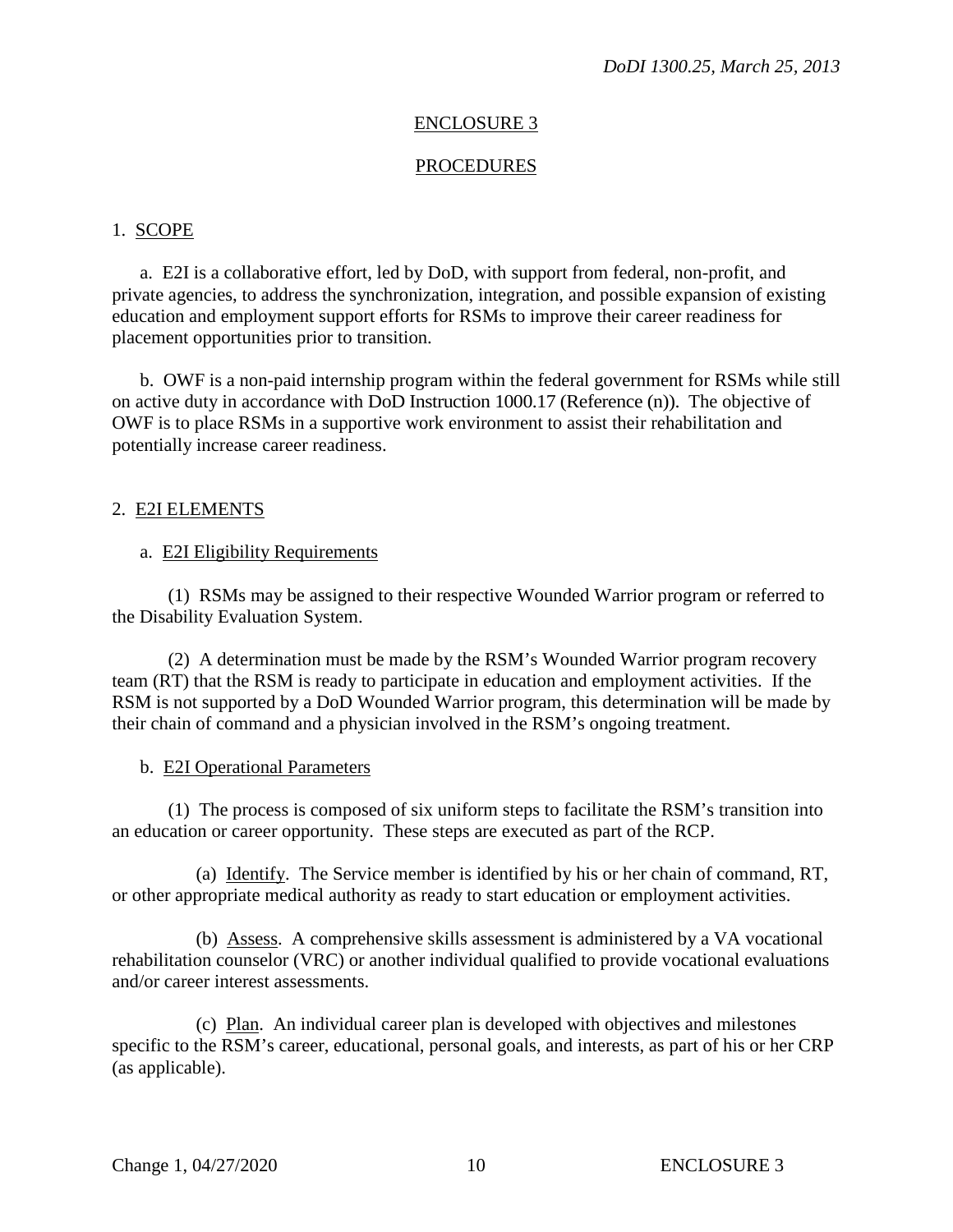(d) Prepare. The appropriate Service-specific WTO or any agency providing transition assistance for RSMs will ensure they participate in E2I activities outlined in his or her individual career plan including but not limited to:

1. Traditional and non-traditional educational opportunities.

2. Trade schools.

3. Internships, apprenticeships, and other forms of on-the-job training, as authorized by law.

4. Licensure testing.

 (e) Match and Place. Ideally, within 180 days, prior to a RSM's date of separation, the RSM validates his or her career and educational goals at transition and specific opportunities are identified through a network of support organizations. The RSM is linked with professional placement assistance provided by DOL through DOL Disabled Veterans' Outreach Program (DVOP) specialists, local veterans' employment representatives (LVERs), or other organizations providing employment assistance, e.g. other federal agencies or non-profit organizations.

 (f) Transition. Prior to separation, the appropriate Service-specific WTO or any agency providing RSM transition assistance will provide the RSM a copy of their individual career plan and a list of local education and employment support resources in his or her respective geographic area.

 (2) The education and employment support team is composed of various professionals from DoD and other federal agencies who support E2I and OWF regionally. Members of this team may include but are not limited to:

(a) OSD E2I Regional Coordinators.

(b) VRCs.

(c) DVOPs, LVERs, and REALifelines personnel.

- (d) Installation employment specialists.
- (e) Installation education counselors.

(f) OWF Regional Coordinators.

(g) Service WTO staff.

 (h) Recovery care coordinators (RCCs), advocates, and other non-medical care managers.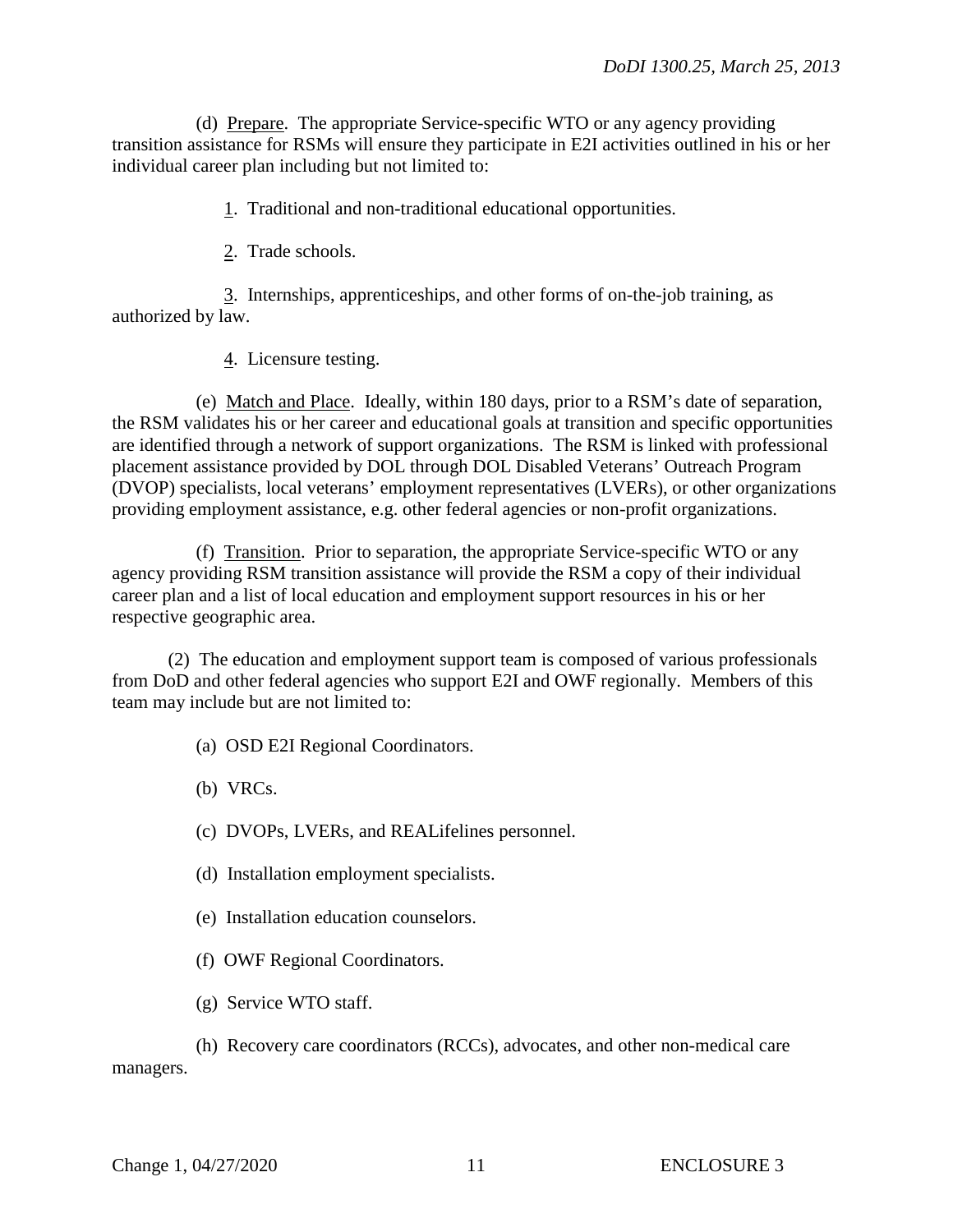(3) The OSD E2I Regional Coordinator is designated to work regionally to coordinate with employers, communities, and the Military Services to integrate education and employment resources for RSMs who are seeking employment or continuing education after transition. Responsibilities and duties include, but are not limited to:

 (a) Serving as lead coordinator of the comprehensive education and employment support network.

(b) Developing a regional support plan and resource requirements.

(c) Coordinating activities of team members.

 (d) Performing outreach to community organizations to identify employment opportunities.

(e) Liaising with other federal agencies.

## 3. OWF ELEMENTS

#### a. OWF Eligibility Requirements

 (1) RSMs may be assigned to their respective Wounded Warrior program or referred to the Disability Evaluation System.

 (2) A determination must be made by the RSM's Wounded Warrior program RT that the RSM is ready to participate in education and employment activities. If the RSM is not supported by a DoD Wounded Warrior program, this determination will be made by the RSM's chain of command and a physician involved in the RSM's ongoing treatment:

 (a) The medical evaluation must conclude that the RSM is medically, emotionally, and physically ready to participate in an OWF internship and the internship will assist in the RSM's rehabilitation.

 (b) The chain of command evaluation must conclude that the RSM demonstrates the initiative and self-discipline required to successfully participate in an OWF internship. The internship will not interfere with the RSM's ability to attend medical appointments and to complete the Disability Evaluation System.

## b. Operational Parameters

 (1) The OWF Regional Coordinator provides assistance and coordination for application, preparation, enrollment, continuance, and other administrative tasks for RSMs who wish to participate in OWF federal government internships.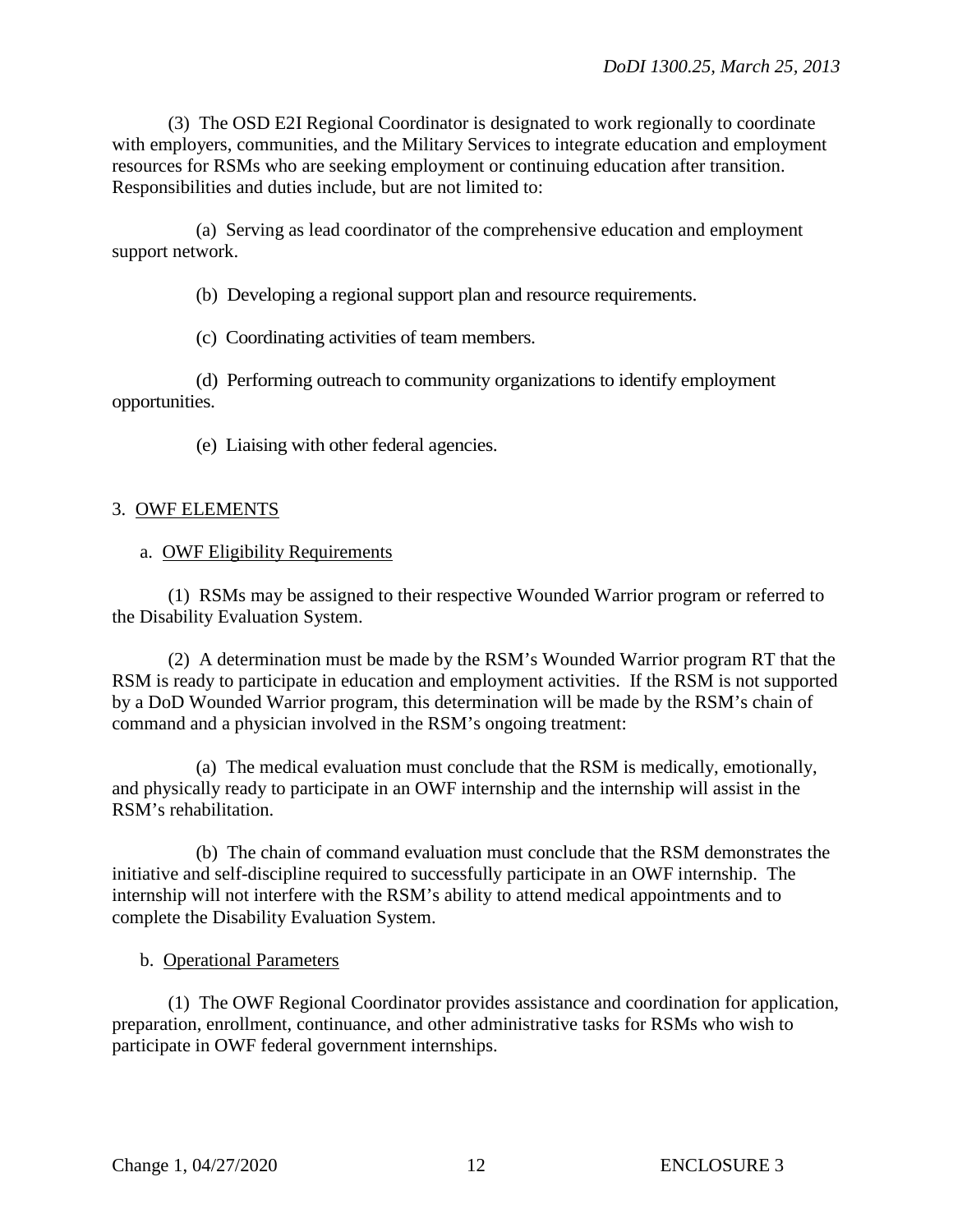(2) If the RSM's recovery does not progress as expected, the RT will assess the impact of the internship on the recovery. If the RT finds that the internship is delaying or preventing recovery, the RSM shall modify his or her involvement appropriately.

 (3) Internships will range in duration and hours per week based on employer need and RSM availability.

 (4) If the RT determines the internship interferes with RSM ability to attend medical appointments, is delaying progression through the Disability Evaluation System, or will delay separation, the command can modify RSM participation accordingly.

 (5) Follow-on employment is not part of the OWF program, although RSMs may gain full-time employment at a federal agency in which the RSM interned after transitioning from military service.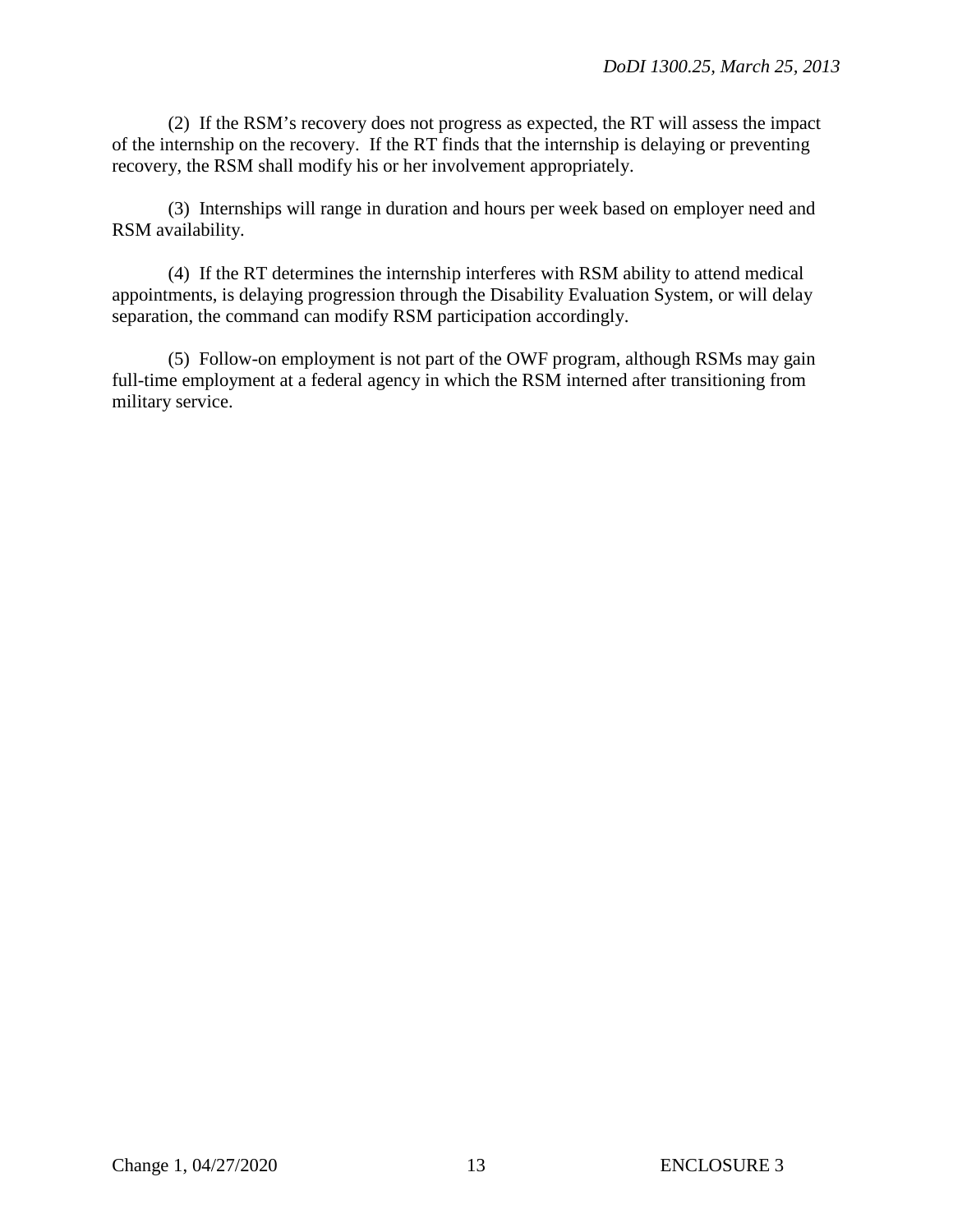## **GLOSSARY**

# PART I. ABBREVIATIONS AND ACRONYMS

| ASD(HA)     | <b>Assistant Secretary of Defense for Health Affairs</b>                                 |
|-------------|------------------------------------------------------------------------------------------|
| ASD(M&RA)   | Assistant Secretary of Defense for Manpower and Reserve Affairs                          |
| ASD(R&FM)   | Assistant Secretary of Defense for Readiness and Force Management                        |
| <b>CRP</b>  | comprehensive recovery plan                                                              |
| DASD(CPP)   | Deputy Assistant Secretary of Defense for Civilian Personnel Policy                      |
| DASD(MC&FP) | Deputy Assistant Secretary of Defense for Military Community and<br><b>Family Policy</b> |
| DASD(WCP)   | Deputy Assistant Secretary of Defense for Warrior Care Policy                            |
| <b>DOL</b>  | Department of Labor                                                                      |
| <b>DVOP</b> | Disabled Veterans' Outreach Program                                                      |
| E2I         | <b>Education and Employment Initiative</b>                                               |
| <b>LVER</b> | Local Veterans' Employment Representative                                                |
| <b>OWF</b>  | <b>Operation WARFIGHTER</b>                                                              |
| <b>RCC</b>  | recovery care coordinator                                                                |
| <b>RCP</b>  | <b>Recovery Coordination Program</b>                                                     |
| <b>RSM</b>  | recovering Service member                                                                |
| $USD(P\&R)$ | Under Secretary of Defense for Personnel and Readiness                                   |
| VA.         | Department of Veterans Affairs                                                           |
| <b>VRC</b>  | <b>VA Vocational Rehabilitation Counselor</b>                                            |
| WII         | wounded, ill, and injured                                                                |
| <b>WTO</b>  | <b>Warrior Transition Organization</b>                                                   |
|             |                                                                                          |

## PART II. DEFINITIONS

Unless otherwise noted, these terms and their definitions are for the purpose of this Instruction.

CRP. A patient-centered plan prepared by an RCC, RSM, and their family or designated caregiver with medical and non-medical goals for recovery, rehabilitation, and transition, as well as personal and professional goals, and the identified services and resources needed to achieve the goals.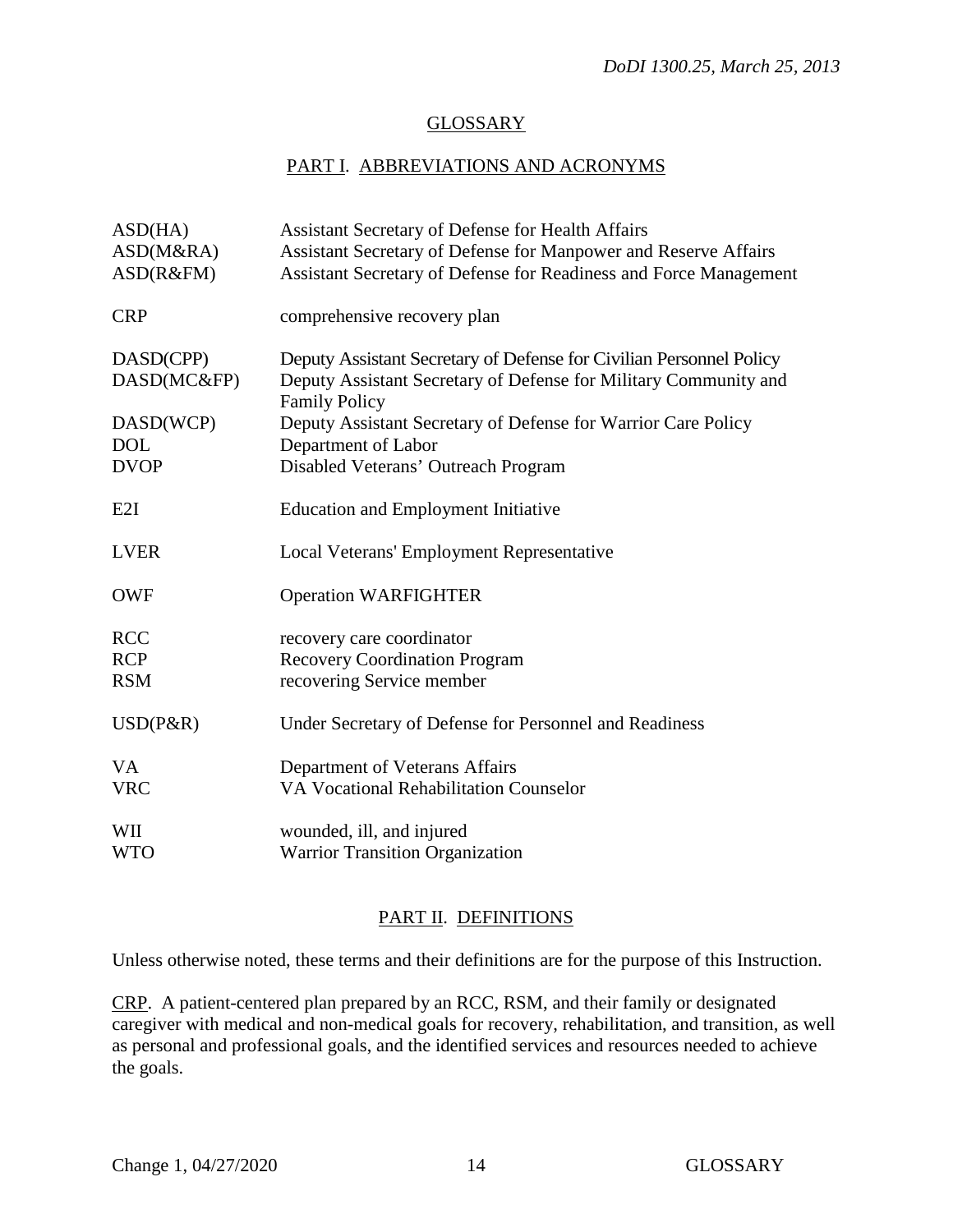DVOP specialists, LVERs, and REALifelines. Federal and State employment specialists from the DOL that provide direct services to veterans, enabling them to be competitive in the labor market. They provide outreach and offer assistance to disabled and other veterans by promoting community and employer support for employment and training opportunities, including apprenticeship and on-the-job training.

E2I Regional Coordinator. A person who works for or with the RCP to synchronize and coordinate education and employment preparation resources regionally to assist Military Departments and USSOCOM in supporting the successful transition of the RSM.

employment specialist. An individual professionally trained in the recruiting and hiring practices of the government and private sectors.

OWF internship. A DoD a non-paid federal government internship for RSMs on active duty.

OWF Regional Coordinator. A person who works for or with the RCP that provides RSMs with meaningful activity that positively impacts wellness and rehabilitation of the RSM. The RCP offers a formal means of transition back to military service or to the civilian workforce by placing them in internships, to the extent authorized by law.

RCP. A DoD program to provide non-medical case management and oversight of the resources needed to coordinate care and support to RSMs through recovery, rehabilitation, and reintegration.

RSM. A Service member who is undergoing medical treatment, recuperation, or therapy and is in an inpatient or outpatient status, who incurred or aggravated a serious illness or injury in the line of duty, and who may be assigned to a temporary disability retired or permanent disability retired list due to the Military Department's Disability Evaluation System proceedings.

RT. A team of personnel that provides individual support to an RSM. Each Service defines its respective RTs. RT members include but are not limited to:

Recovery care coordinator.

Medical case manager.

Non-medical case manager.

Transition coordinator.

Other support personnel.

separation. Also known as "transition," it is a process that may include leaving military service by way of discharge, separation or retirement, or release from active duty.